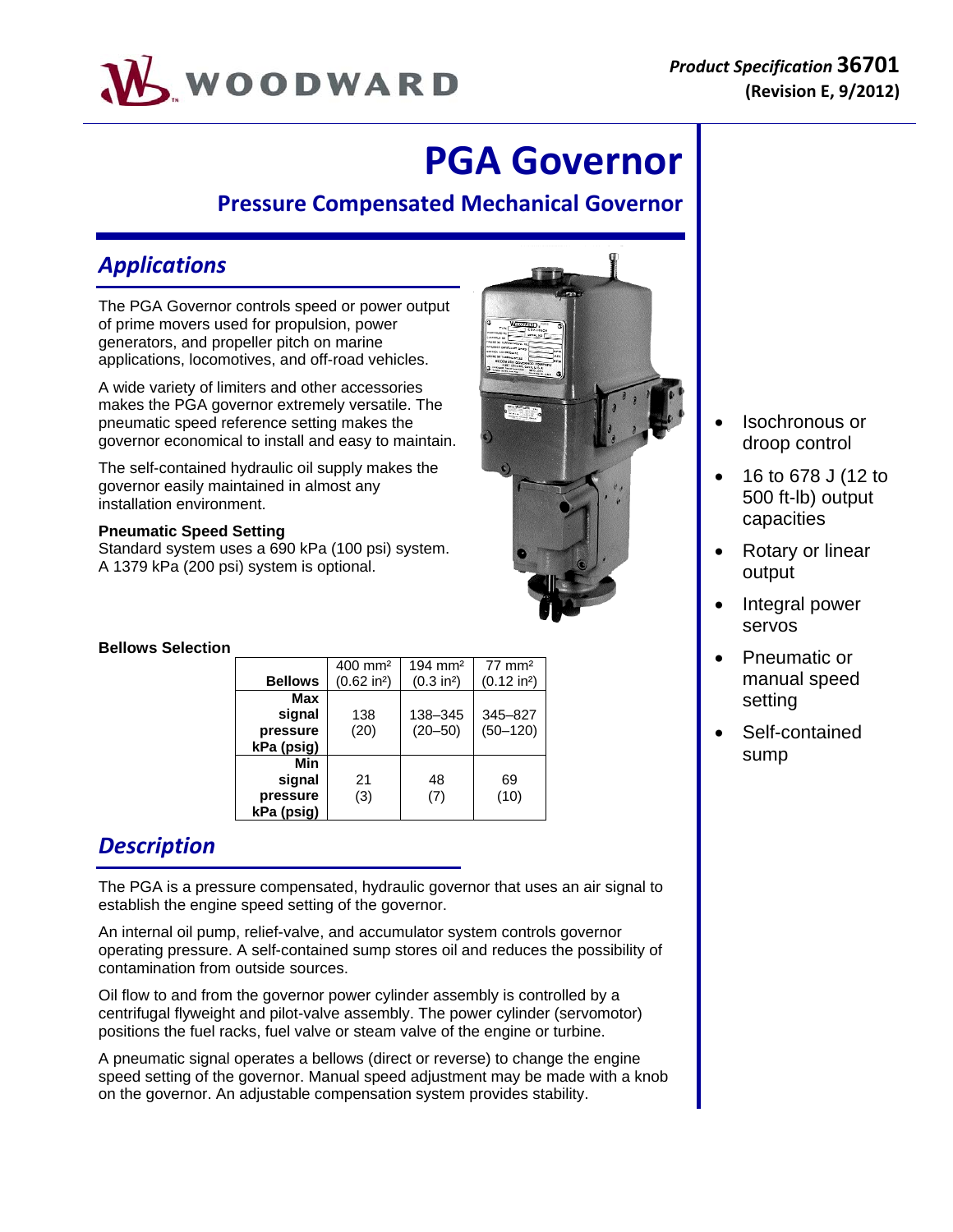### *Optional Features*

Optional features are used to adapt the PGA governor to most operating conditions and to control loads according to operating conditions.

#### **Heat Exchanger**

A heat exchanger helps maintain governor temperature below 200 °F. Governor temperature depends on ambient temperature, governor drive speed, operating internal pressure, etc.

#### **Shutdown Devices**

Lubricating oil pressure failure shutdown devices and air, oil, or water shutdown devices (either high or low pressure) can provide engine protection. An energize or de-energize solenoid shutdown device is also available.

#### **Booster Servomotor**

A booster servomotor, mounted externally, uses start air to supply immediate oil pressure to the governor as an aid for quick starts.

#### **Starting Fuel Limiter**

A starting fuel limiter limits fuel flow to the engine during starting.

#### **Air Pressure Fuel Limiter**

A manifold air pressure bias fuel limiter for turbocharged engines limits engine fuel during acceleration as a function of manifold air pressure. It reduces smoke and improves efficiency during acceleration.

#### **Load Control**

A load control system provides a definite fuel or governor output position for each specific governor speed setting and in turn controls the engine power output. Used in many marine applications.

#### **Speed Setting Fuel Limiter**

A speed setting fuel limiter linkage limits the maximum fuel setting to the engine as a function of governor speed setting.

#### **Torque Limit Control**

Torque limit control limits fuel as a function of engine speed. Available in standard and vibration resistant designs.

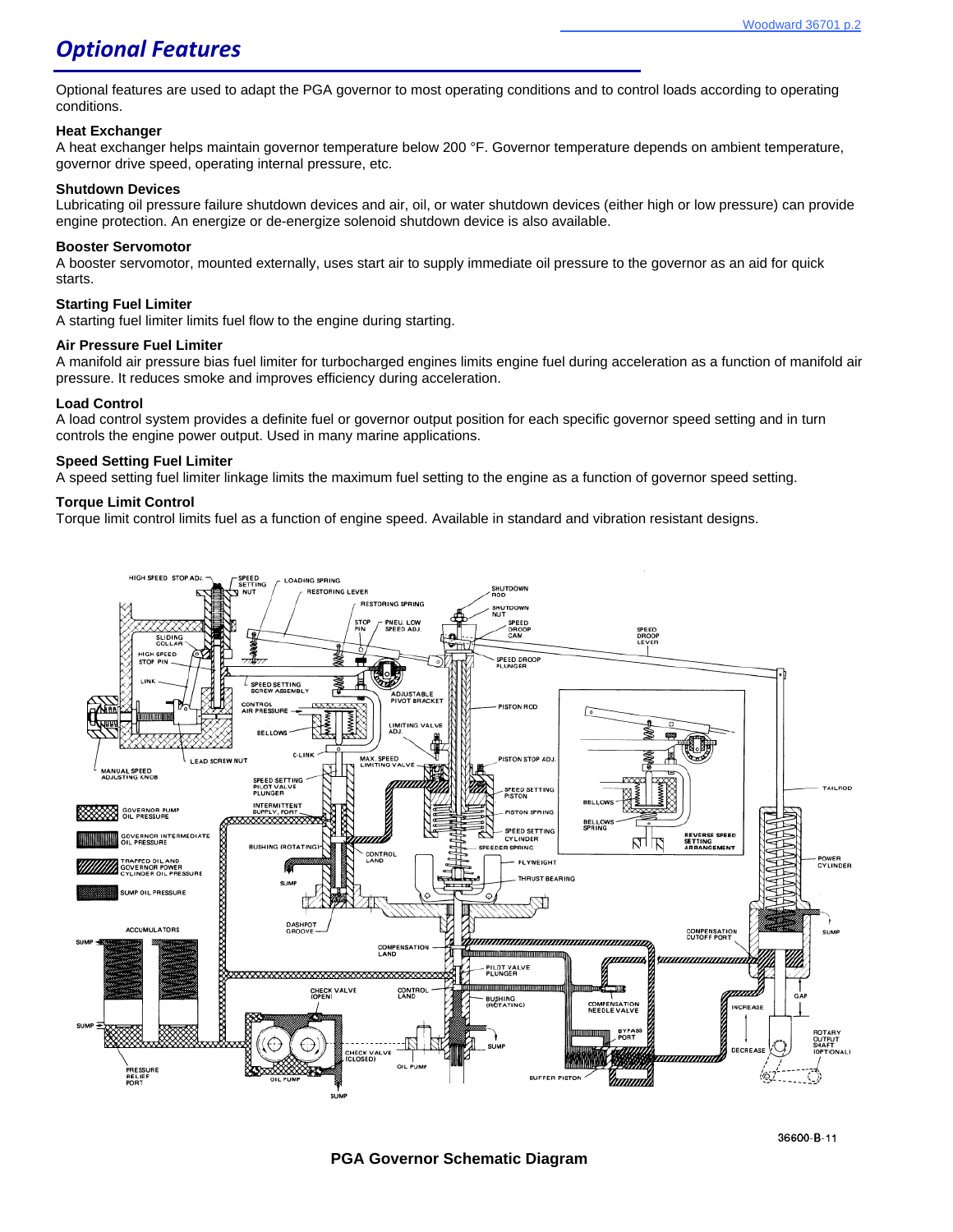| <b>Speed Setting</b>                                    |                                                                                                                                                                                                                                                                                                                                                                                                                        |
|---------------------------------------------------------|------------------------------------------------------------------------------------------------------------------------------------------------------------------------------------------------------------------------------------------------------------------------------------------------------------------------------------------------------------------------------------------------------------------------|
| Manual<br>Pneumatic<br>Speed Band                       | Control knob on governor<br>Available in direct or reverse type. 21 kPa (3 psi) minimum and 690 kPa<br>(100 psi) maximum control air pressure. Ratio of high to low air control<br>signal to be greater than 2.5 to 1 but less than 10 to 1. Typical ranges are<br>21 to 103 kPa (3 to 15 psi) and 69 to 414 kPa (10 to 60 psi).<br>Steady state speed control at 0.25% of rated under normal operating<br>conditions. |
| <b>Governor Drive</b>                                   |                                                                                                                                                                                                                                                                                                                                                                                                                        |
| Recommended Speed Range                                 | 1.125"-18 serrated or keyed<br>250 to 1000 drive rpm. Maximum speed range is 200 to 1600 rpm. Speeds                                                                                                                                                                                                                                                                                                                   |
|                                                         | in excess of 1000 rpm require single direction rotation. Oil coolers may be<br>required.                                                                                                                                                                                                                                                                                                                               |
| Power                                                   | Drive power for different types of PG governors will vary depending upon<br>speed, internal pump pressure, pump volumetric displacement, pump<br>efficiency, and oil viscosity. Contact Woodard if further information is<br>required.                                                                                                                                                                                 |
| Direction of Rotation                                   | Fixed clockwise, fixed counterclockwise, or reversible                                                                                                                                                                                                                                                                                                                                                                 |
| <b>Output</b>                                           |                                                                                                                                                                                                                                                                                                                                                                                                                        |
| Governor<br>Linear<br>Rotary                            | Output can be located in most configurations<br>Output of 1 inch (25 mm) maximum, push or pull to minimum fuel<br>Output 30° maximum travel. Use 2/3 of the available governor travel<br>between no load and full load.                                                                                                                                                                                                |
| <b>Work Capacity</b>                                    | Rotary output available from 16 to 678 N·m (12 to 500 lb-ft). 271, 407, and<br>678 N·m (200, 300, and 500 lb-ft) units have different governor outlines.<br>Linear output available in 16 and 38 J (12 and 28 ft-lb) output only.                                                                                                                                                                                      |
| <b>Hydraulic System</b>                                 |                                                                                                                                                                                                                                                                                                                                                                                                                        |
| <b>Sump Capacity</b>                                    | about 1.4 L (1.5 qt). Uses SAE 10 to 50 oil, depending on operating<br>temperature. 100 to 200 SUS recommended under normal operating<br>conditions.                                                                                                                                                                                                                                                                   |
| <b>Operating Pressure</b>                               | 690 kPa (100 psi) normal, 1379 kPa (200 psi) optional                                                                                                                                                                                                                                                                                                                                                                  |
| <b>Construction</b>                                     |                                                                                                                                                                                                                                                                                                                                                                                                                        |
| Weight                                                  | 39 to 54 kg (85 to 120 lb) for standard PGA governors, depending on<br>optional features.                                                                                                                                                                                                                                                                                                                              |
| Case and Base                                           | Cast iron, column is aluminum. Special pilot valve porting is available for<br>difficult control conditions.                                                                                                                                                                                                                                                                                                           |
| <b>References</b><br><b>Title</b><br><b>Publication</b> |                                                                                                                                                                                                                                                                                                                                                                                                                        |

| <b>Publication</b> | Title                                 |
|--------------------|---------------------------------------|
| 36604              | <b>PGA Governor manual</b>            |
| 36010              | PG Governor product specification     |
| 36619              | PG 200 Governor product specification |
| 36634              | PG 500 Governor product specification |
|                    |                                       |